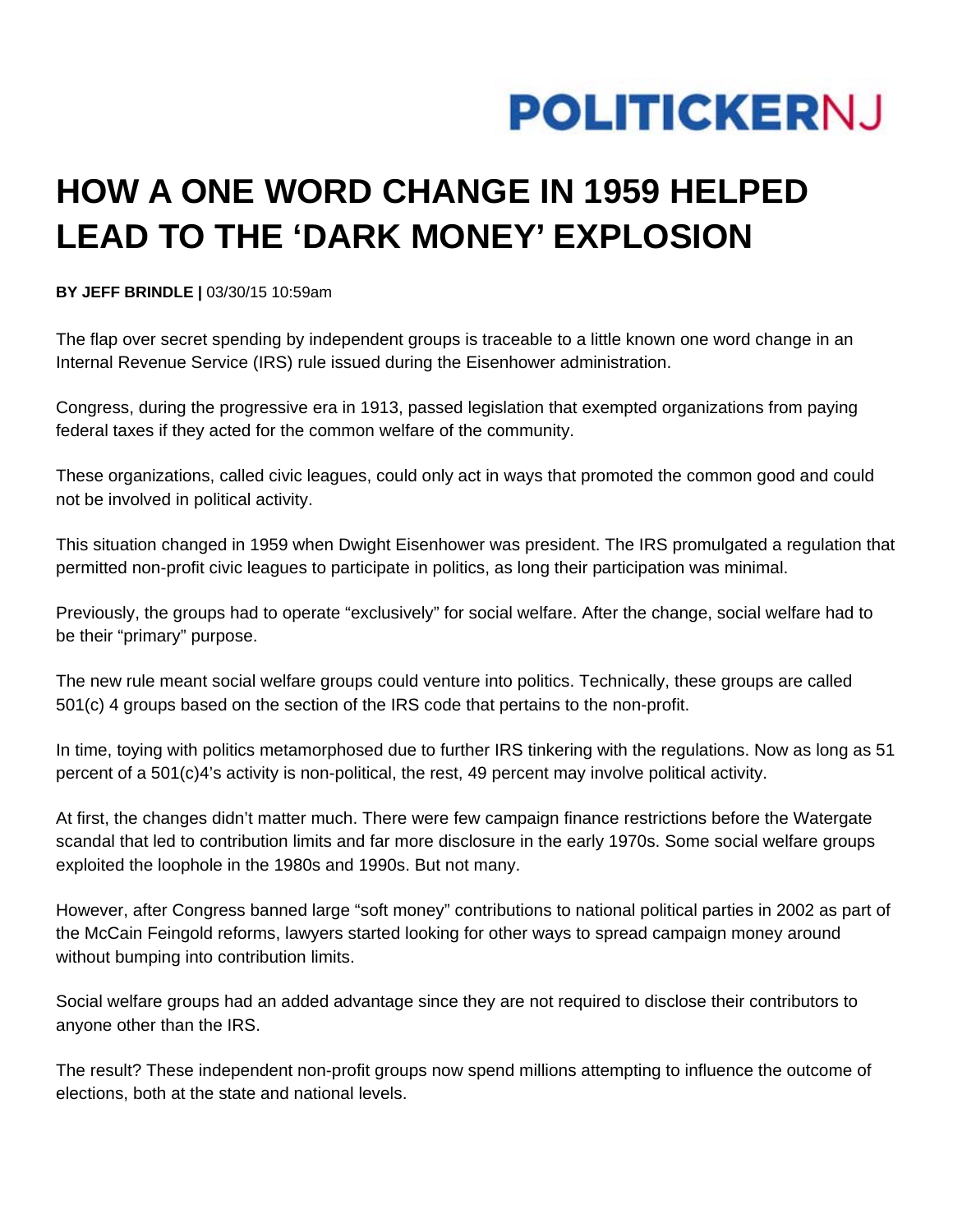According to the Center for Responsive Politics, 501(c) 4 social welfare groups spent just \$2.6 million in 2002. By the 2012 election, the amount had reached \$257 million- nearly 100 times more than a decade earlier.

The long forgotten rule change, in tandem with McCain/Feingold in 2002 and the U.S. Supreme Court decision in Citizens United in 2010, transformed the electoral landscape, allowing independent groups to have an outsized influence over the process.

It has now come to light that the IRS is drafting a regulation that will be more precise in defining what constitutes political activity.

At this time, it is not exactly clear what the IRS has in mind. It is somewhat troubling given recent allegations that the IRS targeted tea party groups in an attempt to delay approval a 501(c)4 tax-exempt organizations.

However, if the draft change is more than an attempt to define more precisely political activity, does not favor one side over the other, does not overly delay approval for groups to participate, and seeks to treat 501(c)4's the same as political parties, PACs, and 527 non-profit groups, the change will be a step in the right direction.

Political parties and PACs, including Super PACs, are subject to registration and disclosure with the Federal Election Commission (FEC). 527 committees are tax-exempt groups that raise money for political activities, including voter mobilization and issue advocacy. They disclose their activities to the IRS. Emily's List is an example of a 527 committee.

In recent years, 501(c)4 groups have had a field day with respect to their political activity. Unlike political parties, PACs, and 527 committees, they are not subject to contribution limits or disclosure. They often operate anonymously.

Moreover, because of this advantage, they have begun to assume the roles traditionally played by political parties.

Besides supporting or opposing candidates, these independent groups produce and air political ads, send direct mail to specially targeted groups and individuals, undertake voter mobilization efforts, polling, opposition research, and effectively use social media.

Not only is their fundraising prowess on the par with more accountable political parties, but is out distancing the political parties in many corners of the country.

In New Jersey, for example, the 2013 legislative and gubernatorial elections witnessed independent groups spending \$41 million to \$14 million by the political parties.

Because some of these groups were 501(c) 4 groups, at least \$11 million was spent with no disclosure of information about contributors or expenses.

Independent spending made a difference in the legislative election in particular, with these groups pinpointing their efforts in targeted districts.